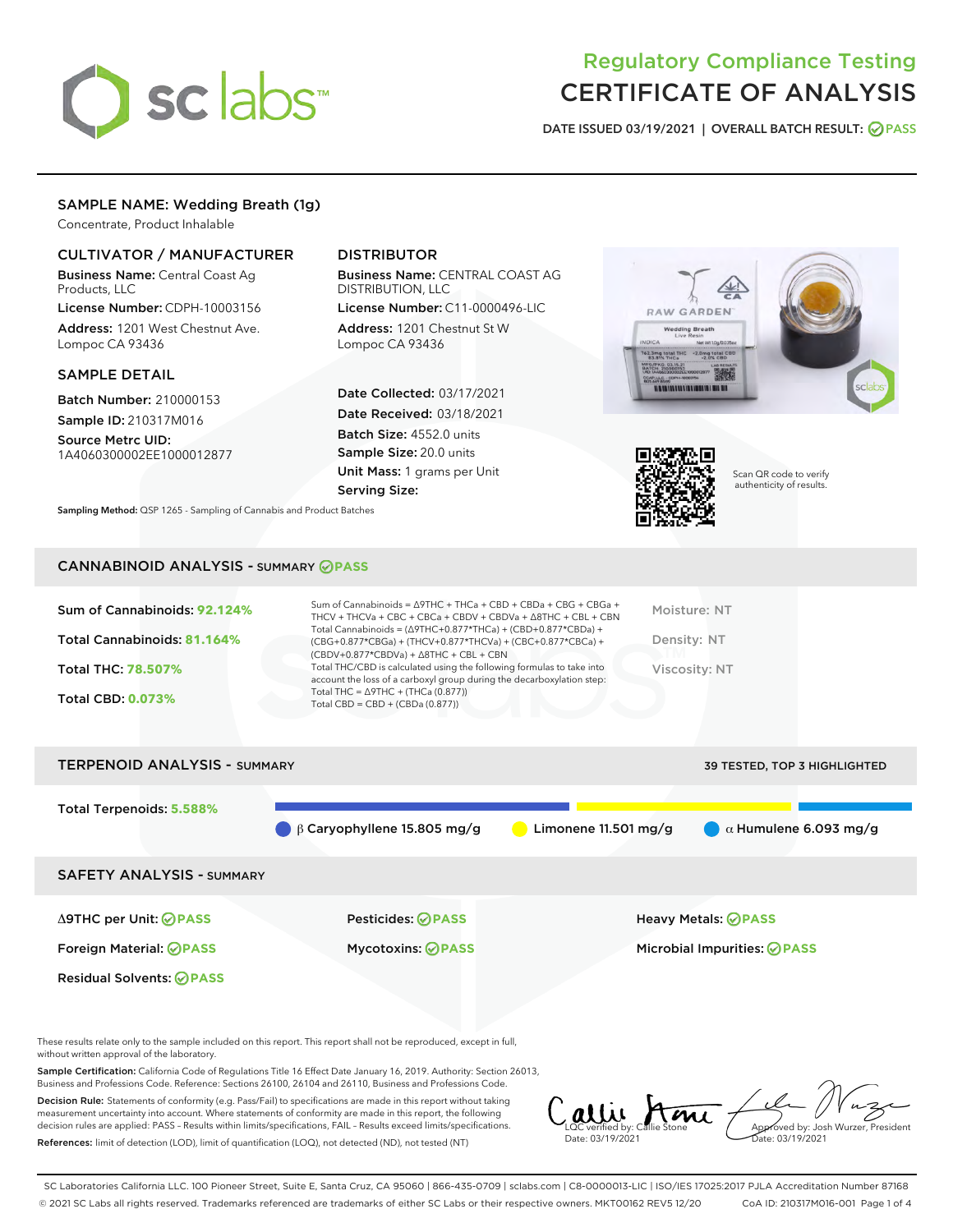



WEDDING BREATH (1G) | DATE ISSUED 03/19/2021 | OVERALL BATCH RESULT:  $\bigcirc$  PASS

# CANNABINOID TEST RESULTS - 03/18/2021 2 PASS

Tested by high-performance liquid chromatography with diode-array detection (HPLC-DAD). **Method:** QSP 1157 - Analysis of Cannabinoids by HPLC-DAD

#### TOTAL CANNABINOIDS: **81.164%**

Total Cannabinoids (Total THC) + (Total CBD) + (Total CBG) + (Total THCV) + (Total CBC) + (Total CBDV) + ∆8THC + CBL + CBN

TOTAL THC: **78.507%** Total THC (∆9THC+0.877\*THCa)

TOTAL CBD: **0.073%**

Total CBD (CBD+0.877\*CBDa)

TOTAL CBG: 1.8% Total CBG (CBG+0.877\*CBGa)

TOTAL THCV: 0.31% Total THCV (THCV+0.877\*THCVa)

TOTAL CBC: 0.474% Total CBC (CBC+0.877\*CBCa)

TOTAL CBDV: ND Total CBDV (CBDV+0.877\*CBDVa)

| <b>COMPOUND</b>  | LOD/LOQ<br>(mg/g)          | <b>MEASUREMENT</b><br><b>UNCERTAINTY</b><br>(mg/g) | <b>RESULT</b><br>(mg/g) | <b>RESULT</b><br>(%) |
|------------------|----------------------------|----------------------------------------------------|-------------------------|----------------------|
| <b>THCa</b>      | 0.05/0.14                  | ±22.314                                            | 868.25                  | 86.825               |
| <b>A9THC</b>     | 0.06 / 0.26                | ±0.812                                             | 23.61                   | 2.361                |
| <b>CBGa</b>      | 0.1 / 0.2                  | ±0.68                                              | 13.0                    | 1.30                 |
| <b>CBG</b>       | 0.06/0.19                  | ±0.261                                             | 6.62                    | 0.662                |
| <b>CBCa</b>      | 0.07/0.28                  | ±0.264                                             | 5.40                    | 0.540                |
| <b>THCVa</b>     | 0.07/0.20                  | ±0.168                                             | 3.53                    | 0.353                |
| <b>CBDa</b>      | 0.02/0.19                  | ±0.024                                             | 0.83                    | 0.083                |
| $\triangle$ 8THC | 0.1/0.4                    | N/A                                                | <b>ND</b>               | <b>ND</b>            |
| <b>THCV</b>      | 0.1 / 0.2                  | N/A                                                | <b>ND</b>               | <b>ND</b>            |
| <b>CBD</b>       | 0.07/0.29                  | N/A                                                | <b>ND</b>               | <b>ND</b>            |
| <b>CBDV</b>      | 0.04 / 0.15                | N/A                                                | <b>ND</b>               | <b>ND</b>            |
| <b>CBDVa</b>     | 0.03 / 0.53                | N/A                                                | <b>ND</b>               | <b>ND</b>            |
| <b>CBL</b>       | 0.06 / 0.24                | N/A                                                | <b>ND</b>               | <b>ND</b>            |
| <b>CBN</b>       | 0.1/0.3                    | N/A                                                | <b>ND</b>               | <b>ND</b>            |
| <b>CBC</b>       | 0.2 / 0.5                  | N/A                                                | <b>ND</b>               | <b>ND</b>            |
|                  | <b>SUM OF CANNABINOIDS</b> |                                                    | 921.24 mg/g             | 92.124%              |

#### **UNIT MASS: 1 grams per Unit**

| ∆9THC per Unit                        | 1120 per-package limit | <b>PASS</b><br>$23.61$ mg/unit |
|---------------------------------------|------------------------|--------------------------------|
| <b>Total THC per Unit</b>             |                        | 785.07 mg/unit                 |
| <b>CBD per Unit</b>                   |                        | <b>ND</b>                      |
| <b>Total CBD per Unit</b>             |                        | $0.73$ mg/unit                 |
| Sum of Cannabinoids<br>per Unit       |                        | 921.24 mg/unit                 |
| <b>Total Cannabinoids</b><br>per Unit |                        | 811.64 mg/unit                 |
| <b>MOISTURE TEST RESULT</b>           | DENSITY TEST RESULT    | <b>VISCOSITY TEST RESULT</b>   |

Not Tested

Not Tested

Not Tested

TERPENOID TEST RESULTS - 03/19/2021

Terpene analysis utilizing gas chromatography-flame ionization detection (GC-FID). **Method:** QSP 1192 - Analysis of Terpenoids by GC-FID

| <b>COMPOUND</b>         | LOD/LOQ<br>(mg/g) | <b>MEASUREMENT</b><br><b>UNCERTAINTY</b><br>(mg/g) | <b>RESULT</b><br>(mg/g)                         | <b>RESULT</b><br>$(\%)$ |
|-------------------------|-------------------|----------------------------------------------------|-------------------------------------------------|-------------------------|
| $\beta$ Caryophyllene   | 0.004 / 0.012     | ±0.5627                                            | 15.805                                          | 1.5805                  |
| Limonene                | 0.005 / 0.016     | ±0.1645                                            | 11.501                                          | 1.1501                  |
| $\alpha$ Humulene       | 0.009/0.029       | ±0.1956                                            | 6.093                                           | 0.6093                  |
| <b>Myrcene</b>          | 0.008 / 0.025     | ±0.0589                                            | 4.566                                           | 0.4566                  |
| Linalool                | 0.009 / 0.032     | ±0.1234                                            | 3.248                                           | 0.3248                  |
| $\alpha$ Bisabolol      | 0.008 / 0.026     | ±0.1541                                            | 2.885                                           | 0.2885                  |
| Terpinolene             | 0.008 / 0.026     | ±0.0470                                            | 2.291                                           | 0.2291                  |
| Terpineol               | 0.016 / 0.055     | ±0.1049                                            | 1.709                                           | 0.1709                  |
| Fenchol                 | 0.010 / 0.034     | ±0.0618                                            | 1.598                                           | 0.1598                  |
| $\beta$ Pinene          | 0.004 / 0.014     | ±0.0147                                            | 1.274                                           | 0.1274                  |
| Valencene               | 0.009 / 0.030     | ±0.0759                                            | 1.101                                           | 0.1101                  |
| Ocimene                 | 0.011 / 0.038     | ±0.0316                                            | 0.983                                           | 0.0983                  |
| $\alpha$ Pinene         | 0.005 / 0.017     | ±0.0064                                            | 0.744                                           | 0.0744                  |
| trans-β-Farnesene       | 0.008 / 0.025     | ±0.0179                                            | 0.503                                           | 0.0503                  |
| <b>Borneol</b>          | 0.005 / 0.016     | ±0.0129                                            | 0.307                                           | 0.0307                  |
| Caryophyllene<br>Oxide  | 0.010 / 0.033     | ±0.0131                                            | 0.285                                           | 0.0285                  |
| <b>Nerolidol</b>        | 0.009 / 0.028     | ±0.0169                                            | 0.268                                           | 0.0268                  |
| Camphene                | 0.005 / 0.015     | ±0.0017                                            | 0.149                                           | 0.0149                  |
| Citronellol             | 0.003 / 0.010     | ±0.0054                                            | 0.110                                           | 0.0110                  |
| Fenchone                | 0.009 / 0.028     | ±0.0026                                            | 0.091                                           | 0.0091                  |
| Sabinene Hydrate        | 0.006 / 0.022     | ±0.0023                                            | 0.059                                           | 0.0059                  |
| $\alpha$ Phellandrene   | 0.006 / 0.020     | ±0.0007                                            | 0.055                                           | 0.0055                  |
| $\gamma$ Terpinene      | 0.006 / 0.018     | ±0.0009                                            | 0.054                                           | 0.0054                  |
| $\alpha$ Terpinene      | 0.005 / 0.017     | ±0.0008                                            | 0.052                                           | 0.0052                  |
| Geraniol                | 0.002 / 0.007     | ±0.0022                                            | 0.051                                           | 0.0051                  |
| Guaiol                  | 0.009 / 0.030     | ±0.0016                                            | 0.033                                           | 0.0033                  |
| 3 Carene                | 0.005 / 0.018     | ±0.0004                                            | 0.029                                           | 0.0029                  |
| Sabinene                | 0.004 / 0.014     | ±0.0003                                            | 0.025                                           | 0.0025                  |
| Nerol                   | 0.003 / 0.011     | ±0.0005                                            | 0.011                                           | 0.0011                  |
| Eucalyptol              | 0.006 / 0.018     | N/A                                                | <loq< th=""><th><loq< th=""></loq<></th></loq<> | <loq< th=""></loq<>     |
| p-Cymene                | 0.005 / 0.016     | N/A                                                | ND                                              | ND                      |
| (-)-Isopulegol          | 0.005 / 0.016     | N/A                                                | ND                                              | ND                      |
| Camphor                 | 0.006 / 0.019     | N/A                                                | ND                                              | ND                      |
| Isoborneol              | 0.004 / 0.012     | N/A                                                | ND                                              | ND                      |
| Menthol                 | 0.008 / 0.025     | N/A                                                | ND                                              | ND                      |
| R-(+)-Pulegone          | 0.003 / 0.011     | N/A                                                | ND                                              | ND                      |
| <b>Geranyl Acetate</b>  | 0.004 / 0.014     | N/A                                                | ND                                              | ND                      |
| $\alpha$ Cedrene        | 0.005 / 0.016     | N/A                                                | ND                                              | ND                      |
| Cedrol                  | 0.008 / 0.027     | N/A                                                | ND                                              | ND                      |
| <b>TOTAL TERPENOIDS</b> |                   |                                                    | 55.880 mg/g                                     | 5.588%                  |

SC Laboratories California LLC. 100 Pioneer Street, Suite E, Santa Cruz, CA 95060 | 866-435-0709 | sclabs.com | C8-0000013-LIC | ISO/IES 17025:2017 PJLA Accreditation Number 87168 © 2021 SC Labs all rights reserved. Trademarks referenced are trademarks of either SC Labs or their respective owners. MKT00162 REV5 12/20 CoA ID: 210317M016-001 Page 2 of 4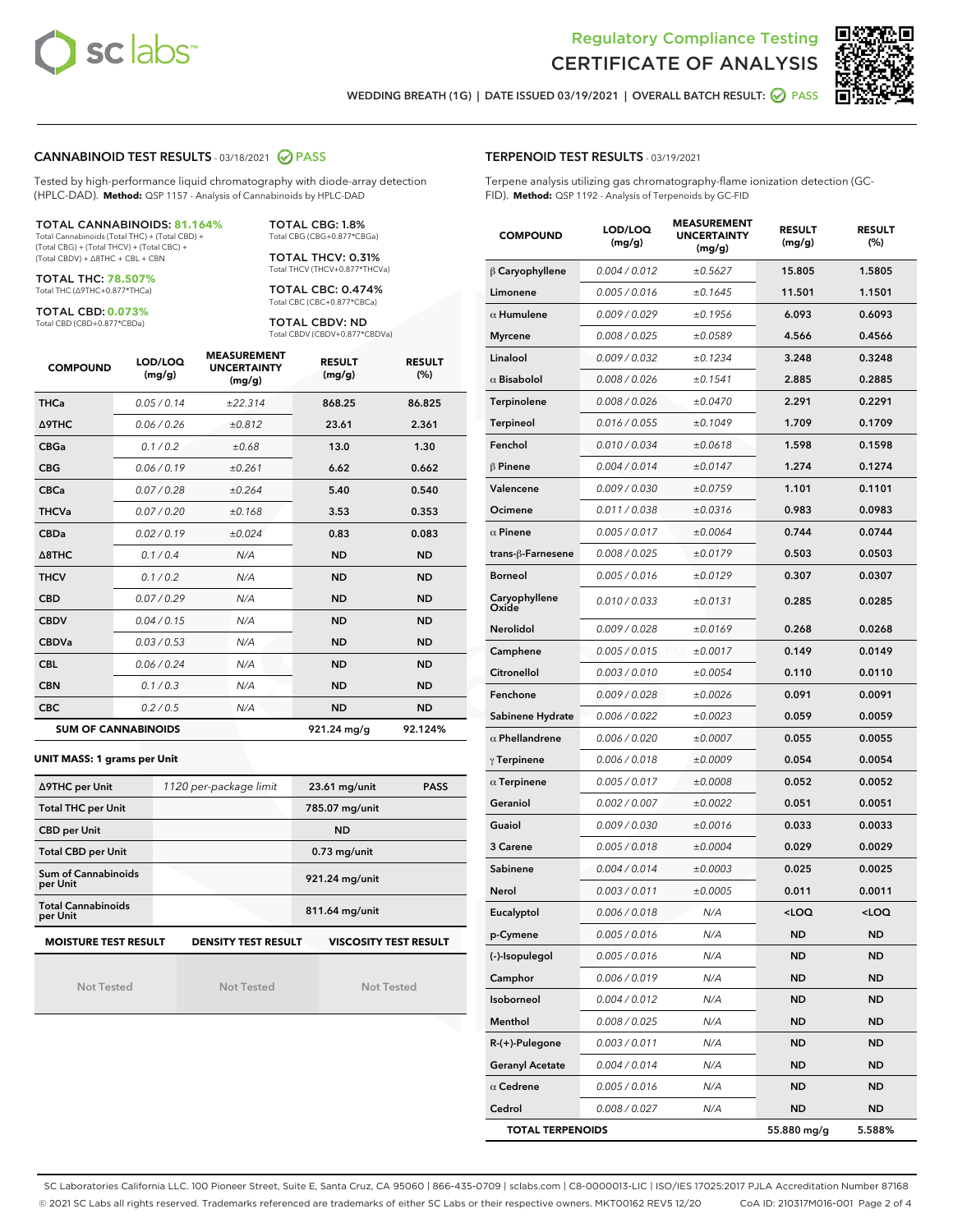



WEDDING BREATH (1G) | DATE ISSUED 03/19/2021 | OVERALL BATCH RESULT: @ PASS

# CATEGORY 1 PESTICIDE TEST RESULTS - 03/19/2021 @ PASS

Pesticide and plant growth regulator analysis utilizing high-performance liquid chromatography-mass spectrometry (HPLC-MS) or gas chromatography-mass spectrometry (GC-MS). \*GC-MS utilized where indicated. **Method:** QSP 1212 - Analysis of Pesticides and Mycotoxins by LC-MS or QSP 1213 - Analysis of Pesticides by GC-MS

| <b>COMPOUND</b>             | LOD/LOQ<br>$(\mu g/g)$ | <b>ACTION</b><br><b>LIMIT</b><br>$(\mu g/g)$ | <b>MEASUREMENT</b><br><b>UNCERTAINTY</b><br>$(\mu g/g)$ | <b>RESULT</b><br>$(\mu g/g)$ | <b>RESULT</b> |
|-----------------------------|------------------------|----------------------------------------------|---------------------------------------------------------|------------------------------|---------------|
| Aldicarb                    | 0.03/0.08              | $\ge$ LOD                                    | N/A                                                     | <b>ND</b>                    | <b>PASS</b>   |
| Carbofuran                  | 0.02 / 0.05            | $\ge$ LOD                                    | N/A                                                     | <b>ND</b>                    | <b>PASS</b>   |
| Chlordane*                  | 0.03 / 0.08            | $\ge$ LOD                                    | N/A                                                     | <b>ND</b>                    | <b>PASS</b>   |
| Chlorfenapyr*               | 0.03/0.10              | $\ge$ LOD                                    | N/A                                                     | <b>ND</b>                    | <b>PASS</b>   |
| Chlorpyrifos                | 0.02 / 0.06            | $\ge$ LOD                                    | N/A                                                     | <b>ND</b>                    | <b>PASS</b>   |
| Coumaphos                   | 0.02 / 0.07            | $\ge$ LOD                                    | N/A                                                     | <b>ND</b>                    | <b>PASS</b>   |
| Daminozide                  | 0.02 / 0.07            | $\ge$ LOD                                    | N/A                                                     | <b>ND</b>                    | <b>PASS</b>   |
| <b>DDVP</b><br>(Dichlorvos) | 0.03/0.09              | $>$ LOD                                      | N/A                                                     | <b>ND</b>                    | <b>PASS</b>   |
| Dimethoate                  | 0.03 / 0.08            | $\ge$ LOD                                    | N/A                                                     | <b>ND</b>                    | <b>PASS</b>   |
| Ethoprop(hos)               | 0.03/0.10              | $\ge$ LOD                                    | N/A                                                     | <b>ND</b>                    | <b>PASS</b>   |
| Etofenprox                  | 0.02/0.06              | $>$ LOD                                      | N/A                                                     | <b>ND</b>                    | <b>PASS</b>   |
| Fenoxycarb                  | 0.03 / 0.08            | $\ge$ LOD                                    | N/A                                                     | <b>ND</b>                    | <b>PASS</b>   |
| Fipronil                    | 0.03/0.08              | $>$ LOD                                      | N/A                                                     | <b>ND</b>                    | <b>PASS</b>   |
| Imazalil                    | 0.02 / 0.06            | $\ge$ LOD                                    | N/A                                                     | <b>ND</b>                    | <b>PASS</b>   |
| Methiocarb                  | 0.02 / 0.07            | $\ge$ LOD                                    | N/A                                                     | <b>ND</b>                    | <b>PASS</b>   |
| Methyl<br>parathion         | 0.03/0.10              | $>$ LOD                                      | N/A                                                     | <b>ND</b>                    | <b>PASS</b>   |
| <b>Mevinphos</b>            | 0.03/0.09              | $>$ LOD                                      | N/A                                                     | <b>ND</b>                    | <b>PASS</b>   |
| Paclobutrazol               | 0.02 / 0.05            | $\ge$ LOD                                    | N/A                                                     | <b>ND</b>                    | <b>PASS</b>   |
| Propoxur                    | 0.03/0.09              | $\ge$ LOD                                    | N/A                                                     | <b>ND</b>                    | <b>PASS</b>   |
| Spiroxamine                 | 0.03 / 0.08            | $\ge$ LOD                                    | N/A                                                     | <b>ND</b>                    | <b>PASS</b>   |
| Thiacloprid                 | 0.03/0.10              | $\ge$ LOD                                    | N/A                                                     | <b>ND</b>                    | <b>PASS</b>   |

#### CATEGORY 2 PESTICIDE TEST RESULTS - 03/19/2021 @ PASS

| <b>COMPOUND</b>   | LOD/LOQ<br>$(\mu g/g)$ | <b>ACTION</b><br><b>LIMIT</b><br>$(\mu g/g)$ | <b>MEASUREMENT</b><br><b>UNCERTAINTY</b><br>$(\mu g/g)$ | <b>RESULT</b><br>$(\mu g/g)$ | <b>RESULT</b> |
|-------------------|------------------------|----------------------------------------------|---------------------------------------------------------|------------------------------|---------------|
| Abamectin         | 0.03/0.10              | 0.1                                          | N/A                                                     | <b>ND</b>                    | <b>PASS</b>   |
| Acephate          | 0.02/0.07              | 0.1                                          | N/A                                                     | <b>ND</b>                    | <b>PASS</b>   |
| Acequinocyl       | 0.02/0.07              | 0.1                                          | N/A                                                     | <b>ND</b>                    | <b>PASS</b>   |
| Acetamiprid       | 0.02/0.05              | 0.1                                          | N/A                                                     | <b>ND</b>                    | <b>PASS</b>   |
| Azoxystrobin      | 0.02/0.07              | 0.1                                          | N/A                                                     | <b>ND</b>                    | <b>PASS</b>   |
| <b>Bifenazate</b> | 0.01/0.04              | 0.1                                          | N/A                                                     | <b>ND</b>                    | <b>PASS</b>   |
| <b>Bifenthrin</b> | 0.02/0.05              | 3                                            | N/A                                                     | <b>ND</b>                    | <b>PASS</b>   |
| <b>Boscalid</b>   | 0.03/0.09              | 0.1                                          | N/A                                                     | <b>ND</b>                    | <b>PASS</b>   |

# CATEGORY 2 PESTICIDE TEST RESULTS - 03/19/2021 continued

| <b>COMPOUND</b>               | <b>LOD/LOQ</b><br>$(\mu g/g)$ | <b>ACTION</b><br>LIMIT<br>$(\mu g/g)$ | <b>MEASUREMENT</b><br><b>UNCERTAINTY</b><br>(µg/g) | <b>RESULT</b><br>(µg/g) | <b>RESULT</b> |
|-------------------------------|-------------------------------|---------------------------------------|----------------------------------------------------|-------------------------|---------------|
| Captan                        | 0.19/0.57                     | 0.7                                   | N/A                                                | <b>ND</b>               | <b>PASS</b>   |
| Carbaryl                      | 0.02 / 0.06                   | 0.5                                   | N/A                                                | ND                      | <b>PASS</b>   |
| Chlorantranilip-<br>role      | 0.04 / 0.12                   | 10                                    | N/A                                                | <b>ND</b>               | <b>PASS</b>   |
| Clofentezine                  | 0.03 / 0.09                   | 0.1                                   | N/A                                                | ND                      | <b>PASS</b>   |
| Cyfluthrin                    | 0.12 / 0.38                   | $\overline{2}$                        | N/A                                                | ND                      | <b>PASS</b>   |
| Cypermethrin                  | 0.11 / 0.32                   | 1                                     | N/A                                                | ND                      | <b>PASS</b>   |
| <b>Diazinon</b>               | 0.02 / 0.05                   | 0.1                                   | N/A                                                | ND                      | <b>PASS</b>   |
| Dimethomorph                  | 0.03 / 0.09                   | 2                                     | N/A                                                | <b>ND</b>               | <b>PASS</b>   |
| Etoxazole                     | 0.02 / 0.06                   | 0.1                                   | N/A                                                | ND                      | <b>PASS</b>   |
| Fenhexamid                    | 0.03 / 0.09                   | 0.1                                   | N/A                                                | ND                      | <b>PASS</b>   |
| Fenpyroximate                 | 0.02 / 0.06                   | 0.1                                   | N/A                                                | <b>ND</b>               | <b>PASS</b>   |
| Flonicamid                    | 0.03 / 0.10                   | 0.1                                   | N/A                                                | ND                      | <b>PASS</b>   |
| Fludioxonil                   | 0.03/0.10                     | 0.1                                   | N/A                                                | ND                      | <b>PASS</b>   |
| Hexythiazox                   | 0.02 / 0.07                   | 0.1                                   | N/A                                                | <b>ND</b>               | <b>PASS</b>   |
| Imidacloprid                  | 0.04 / 0.11                   | 5                                     | N/A                                                | ND                      | <b>PASS</b>   |
| Kresoxim-methyl               | 0.02 / 0.07                   | 0.1                                   | N/A                                                | ND                      | <b>PASS</b>   |
| <b>Malathion</b>              | 0.03 / 0.09                   | 0.5                                   | N/A                                                | ND                      | <b>PASS</b>   |
| Metalaxyl                     | 0.02 / 0.07                   | 2                                     | N/A                                                | ND                      | <b>PASS</b>   |
| Methomyl                      | 0.03 / 0.10                   | 1                                     | N/A                                                | ND                      | <b>PASS</b>   |
| Myclobutanil                  | 0.03 / 0.09                   | 0.1                                   | N/A                                                | <b>ND</b>               | <b>PASS</b>   |
| <b>Naled</b>                  | 0.02 / 0.07                   | 0.1                                   | N/A                                                | ND                      | <b>PASS</b>   |
| Oxamyl                        | 0.04 / 0.11                   | 0.5                                   | N/A                                                | ND                      | <b>PASS</b>   |
| Pentachloronitro-<br>benzene* | 0.03 / 0.09                   | 0.1                                   | N/A                                                | ND                      | <b>PASS</b>   |
| Permethrin                    | 0.04 / 0.12                   | 0.5                                   | N/A                                                | ND                      | <b>PASS</b>   |
| Phosmet                       | 0.03 / 0.10                   | 0.1                                   | N/A                                                | ND                      | <b>PASS</b>   |
| Piperonylbu-<br>toxide        | 0.02 / 0.07                   | 3                                     | N/A                                                | <b>ND</b>               | <b>PASS</b>   |
| Prallethrin                   | 0.03 / 0.08                   | 0.1                                   | N/A                                                | <b>ND</b>               | <b>PASS</b>   |
| Propiconazole                 | 0.02 / 0.07                   | 0.1                                   | N/A                                                | <b>ND</b>               | <b>PASS</b>   |
| Pyrethrins                    | 0.04 / 0.12                   | 0.5                                   | N/A                                                | ND                      | PASS          |
| Pyridaben                     | 0.02 / 0.07                   | 0.1                                   | N/A                                                | <b>ND</b>               | <b>PASS</b>   |
| Spinetoram                    | 0.02 / 0.07                   | 0.1                                   | N/A                                                | <b>ND</b>               | <b>PASS</b>   |
| Spinosad                      | 0.02 / 0.07                   | 0.1                                   | N/A                                                | ND                      | <b>PASS</b>   |
| Spiromesifen                  | 0.02 / 0.05                   | 0.1                                   | N/A                                                | <b>ND</b>               | <b>PASS</b>   |
| Spirotetramat                 | 0.02 / 0.06                   | 0.1                                   | N/A                                                | <b>ND</b>               | <b>PASS</b>   |
| Tebuconazole                  | 0.02 / 0.07                   | 0.1                                   | N/A                                                | ND                      | <b>PASS</b>   |
| Thiamethoxam                  | 0.03 / 0.10                   | 5                                     | N/A                                                | <b>ND</b>               | <b>PASS</b>   |
| Trifloxystrobin               | 0.03 / 0.08                   | 0.1                                   | N/A                                                | <b>ND</b>               | <b>PASS</b>   |